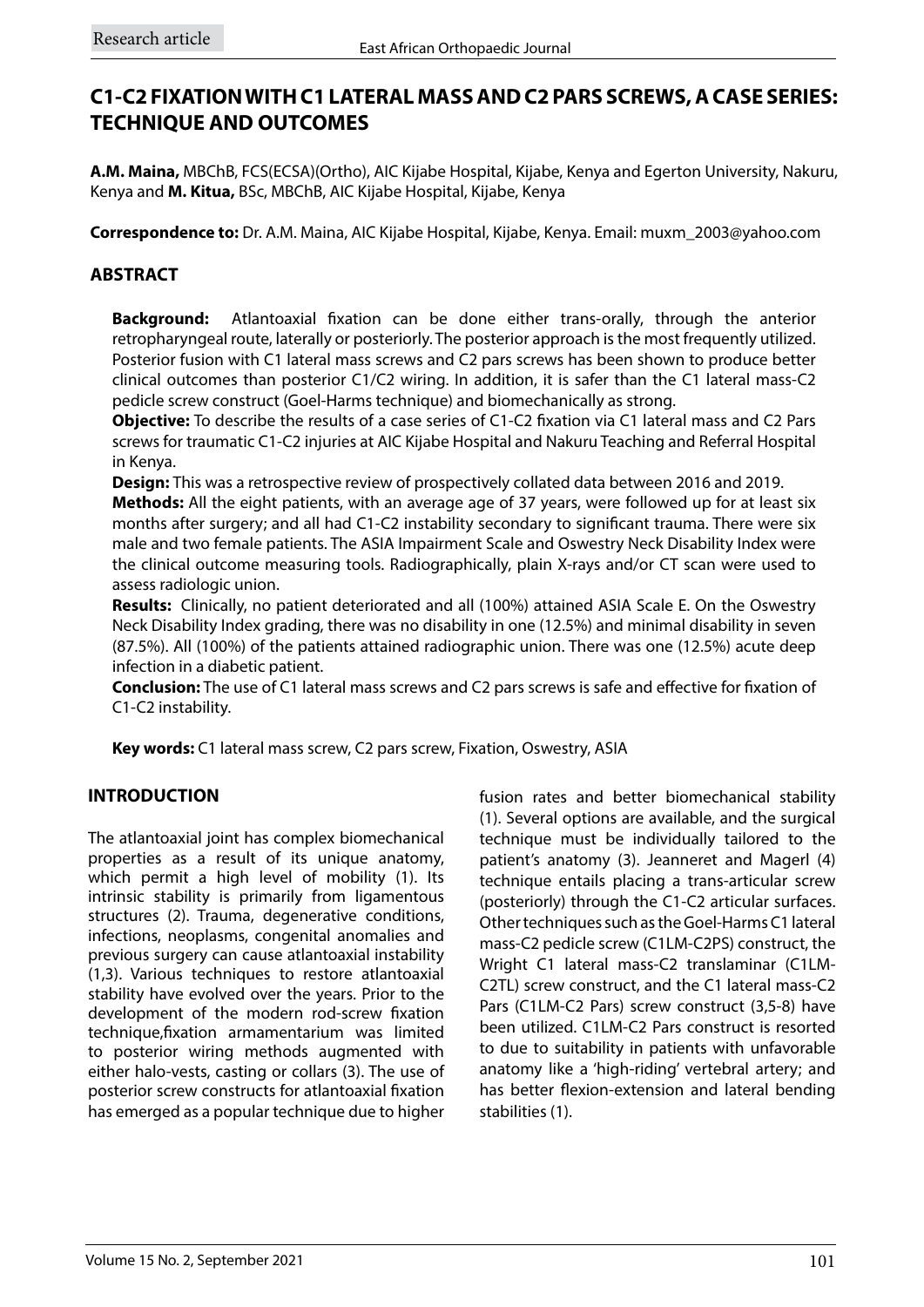### **MATERIALS AND METHODS**

A retrospective review of prospectively collected data of eight patients who had C1LM and C2 Pars screw fixation was done. All patients had surgery between the year 2016 and 2019 by the senior author(AMM). The surgeries were performed in two hospitals that are classified as national teaching and referral hospitals. They were followed up for an average of 22 months. The demographic data, pathology, surgical technique and complications are illustrated in Table 1. Some patients' fixation extended to the sub-axial spine as noted in Table 1.

| A tabulation of the demographics and results |                     |        |                                                         |                                                   |                                                           |                                                   |                                |
|----------------------------------------------|---------------------|--------|---------------------------------------------------------|---------------------------------------------------|-----------------------------------------------------------|---------------------------------------------------|--------------------------------|
|                                              | Patient Age (Years) | Gender | Pathology                                               | Extension<br>of fixation<br>to sub axial<br>spine | Oswestry<br><b>Neck</b><br>Disability<br>Index<br>(Grade) | <b>ASIA Scale</b><br>$(Preop \rightarrow Postop)$ | Complication(s)                |
| <b>LK</b>                                    | 11                  | M      | Atlantoaxial<br>Rotatory<br>Instability<br>(AARI)       | <b>No</b>                                         | No disability $D\rightarrow E$                            |                                                   | Nil                            |
| GM                                           | 70                  | F      | C <sub>2</sub> Pars<br>Fracture                         | Yes                                               | No disability $E \rightarrow E$                           |                                                   | Blow-out of C3<br>lateral mass |
| <b>HN</b>                                    | 48                  | F      | C <sub>2</sub> Pars<br>Fracture                         | Yes                                               | No disability $E \rightarrow E$                           |                                                   | Deep SSI                       |
| JM                                           | 26                  | M      | Lateral C1-C2<br>traumatic<br>instability               | <b>No</b>                                         | Moderate<br>disability                                    | $E \rightarrow E$                                 | Nil                            |
| <b>MM</b>                                    | 33                  | M      | Lateral C1-C2<br>traumatic<br>instability               | No.                                               | No disability $E \rightarrow E$                           |                                                   | Nil                            |
| <b>PW</b>                                    | 47                  | M      | Anterior C1-<br>C <sub>2</sub> traumatic<br>instability | N <sub>o</sub>                                    | No disability $D\rightarrow E$                            |                                                   | Nil                            |
| <b>SM</b>                                    | 35                  | M      | Odontoid<br>fracture                                    | No.                                               | No disability $E \rightarrow E$                           |                                                   | Nil                            |
| <b>BO</b>                                    | 25                  | M      | C <sub>2</sub> Pars<br>fracture                         | Yes                                               | No disability $E \rightarrow E$                           |                                                   | Nil                            |

**Table 1**

All patients were operated in prone position after general anaesthesia and head positioned on a Mayfield headrest. In addition, all had skull traction via a Gardner-Wells tong (15-20lbs) (Figure 1). Spinal cord monitoring was not utilized and only one patient had preoperative CT angiography to map-out the vertebral artery (patient had atlantoaxial rotatory instability). A midline posterior incision was used to initiate the exposure that progressed to sub-muscular dissection. The C1 lateral mass was accessed by retracting the C2 nerve root inferiorly; and required scrupulous control of bleeding from the venous plexus around the C2 nerve root (3,9). The bleeding was controlled mainly by use of Surgicel (Ethicon) and gentle use of bipolar electrocautery (3). The C1 screw was inserted after predrilling (first by use of a power drill/high speed burr to breach the cortex then by freehand) and the trajectory was  $10-15^{\circ}$ cranially and  $10-15^{\circ}$  medially; screw lengths were typically 22-28mm (Figure 2). The C2 Pars screw was inserted using a starting point 2-3mm superior and lateral to the medial aspect of the C2-C3 facet joint and aimed  $10^{\circ}$  medial and  $45^{\circ}$  cranially; with screw lengths of 14-18mm used (Figure 3). In addition, three (37.5%) of the patients had a Gallietype C1 loop wiring (gauge 20-22 wire) to help reduce displaced fractures prior to screw fixation (Figure 3b). This wire was not removed but used as part of definitive fixation by anchoring it to the base of the C2 spinous process (Figure 3c).Implant position was confirmed using an image intensifier (GE 9900 Elite). Finally, posterior iliac crest bone graft was harvested and applied to decorticated (we prefer to use a high speed burr and Leksell rongeur) surfaces; prior to a multilayered closure (using PDS®/Vicryl® and Monocryl® sutures) over a Hemovac® (closed suction) drain which was removed after 24-48 hours. In addition, 500mg-1gm vancomycin powder was spread on the implants and bone graft prior to closure. A hard collar was applied prior to reversing the anaesthesia and kept for 2-3 months with a weaning period of 2-4 weeks using a soft-collar. Patients were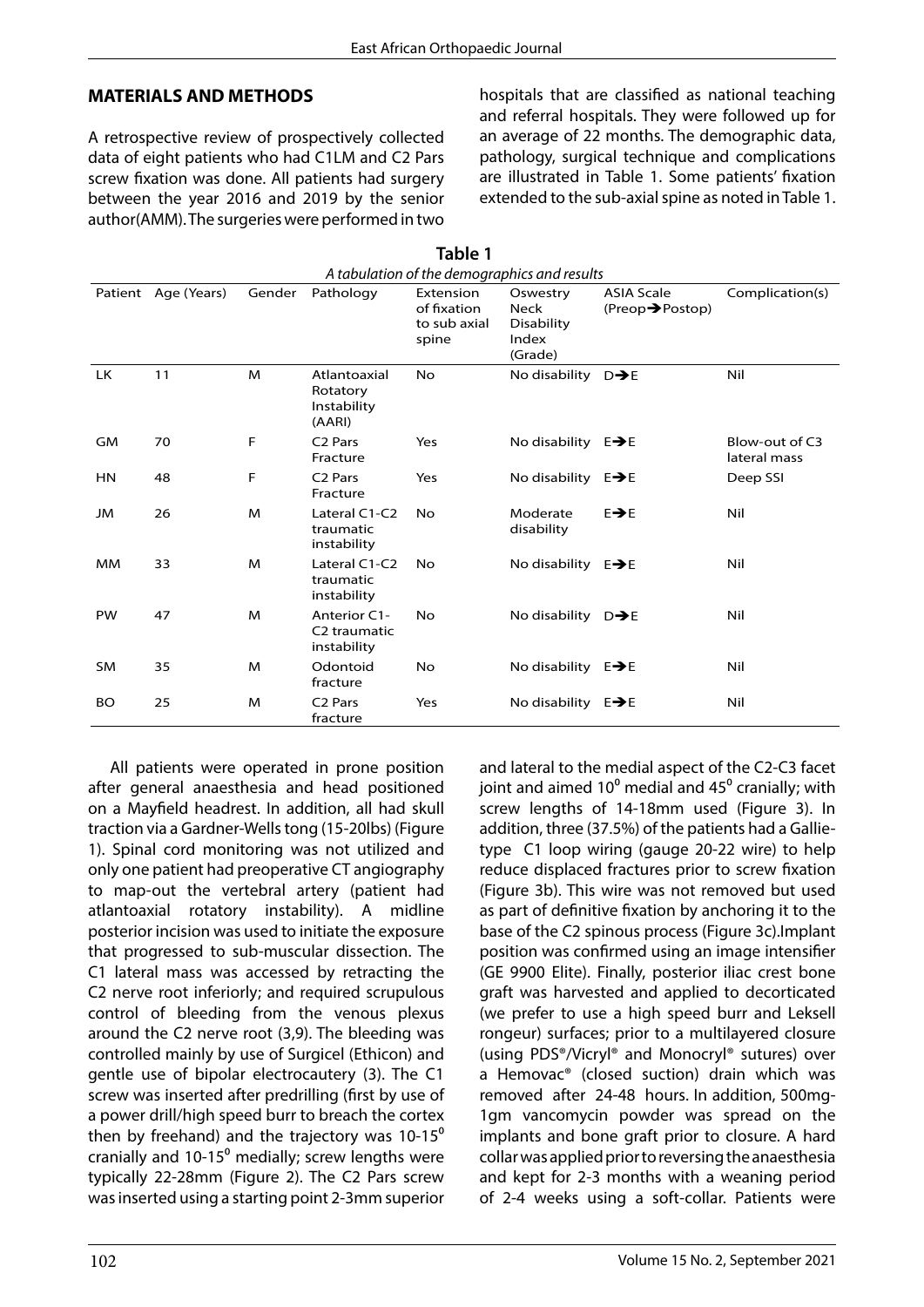followed up in clinic at 2,6,12 weeks, 6, 9 and 12 months. AP (trans-oral) and lateral radiographs were done immediate postoperatively and at 6,12 weeks, 6, 9 and 12 months. The clinical outcome was assessed using the ASIA Impairment scale and Oswestry Neck Disability Index; and radiologic healing was assessed by ascertaining presence of bridging bone across fractures/motion segments on X-ray/CT scan or maintenance of reduced alignment.

#### **Figure 1 Figure 1**

*Shows an actual patient prone set-up in theatre. The head*  $\frac{1}{2}$ *is on a Mayfield headrest with traction via Gardner-Wells*  **Figure 2**  *tongs; the balanced traction is using the Mayo stand as a* 



**Figure 2a** *An artistic drawing showing the starting point for the C1 lateral mass screw (arrows)*



**Figure 2b** *Drawing depicting the aerial/axial view with both C1LM screws in situ*



**Figure 2c** *Intraoperative fluoroscopic lateral view image showing the actual C1LM in situ (for fixation of an Odontoid II fracture-block arrow)*



**Figure 3a** *The black line indicates the trajectory for the C2 Pars screw*

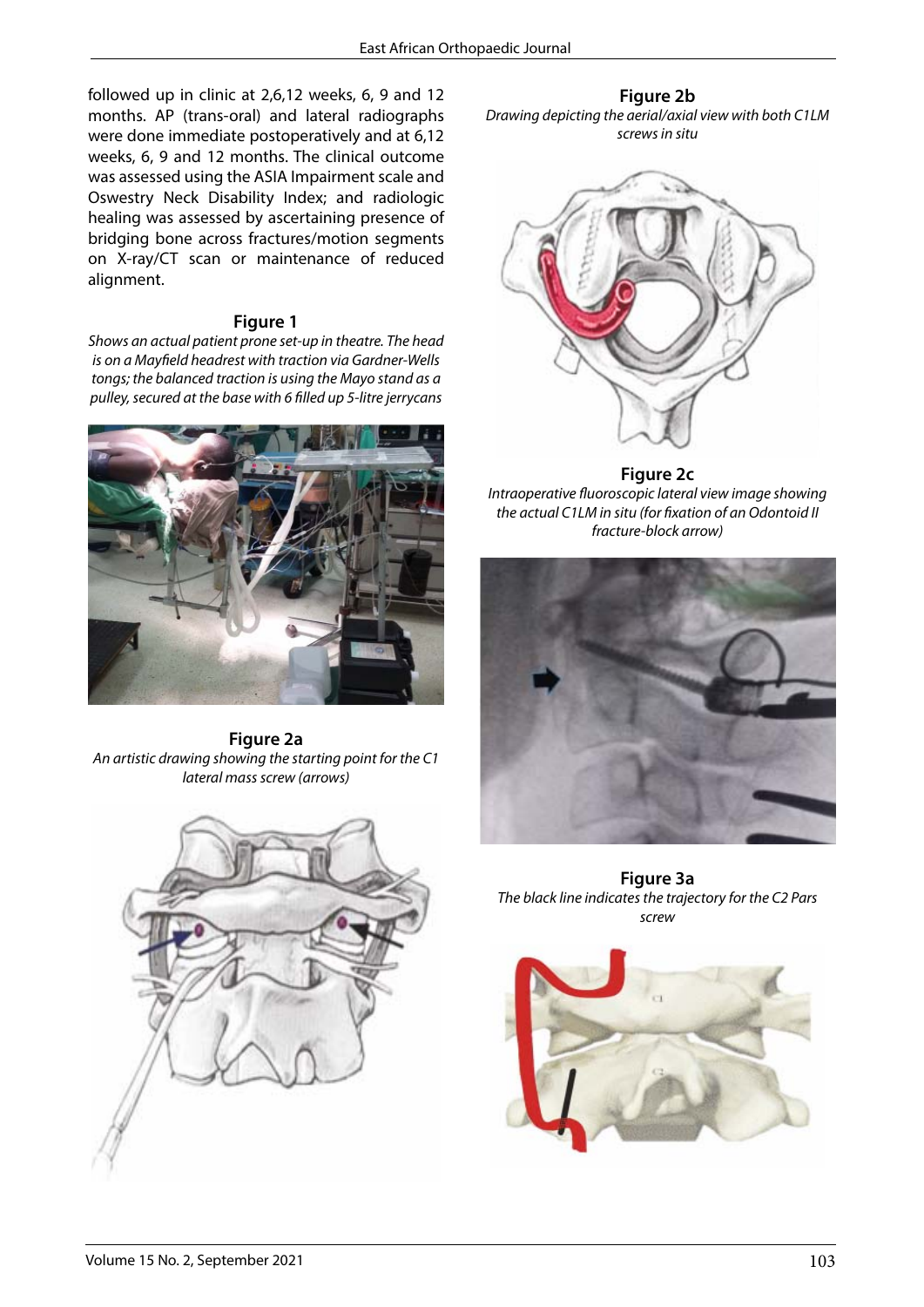#### **Figure 3b**

*Intraoperative, fluoroscopic lateral image showing the C2 Pars screw in situ (block arrow); and the Gallie-loop wiring (arrow) used to aid fracture reduction*



**Figure 3c** *Intraoperative, fluoroscopic lateral image showing the final fixation with the C1 LM-C2 Pars fixation and Gallie wiring (left in situ)*



### **RESULTS**

Eight patients were included in the study and the demographics are included in Table 1. The average age was 37 years (11 to 70 years). All patients had post-traumatic injuries with resultant C1-C2 instability. Two patients (25%) had preoperative neurologic impairment (ASIA D) and all eight (100%) were ASIA E by the 6th month postoperatively. On the Oswestry Neck Disability index scale, all (100%) the patients had minimal disability. All (100%) patients attained bony healing/fusion. Four patients (50%) needed sub-axial extension of the fixation due to the presence of sub-axial instability (Figure 4). One patient (12.5%) who had poorly controlled diabetes mellitus at admission, developed acute deep surgical site infection; but she was debrided without removing the hardware and didn't get a recurrence. One patient (12.5%) who was elderly (70 years old female), had one of her lateral masses break-off during screw insertion but got supplemental screws caudally with a good fixation ultimately.

#### **Figure 4a**

*Posterior view of a 3D CT reconstruction showing bilateral displaced C2 pars fractures (red arrows)*

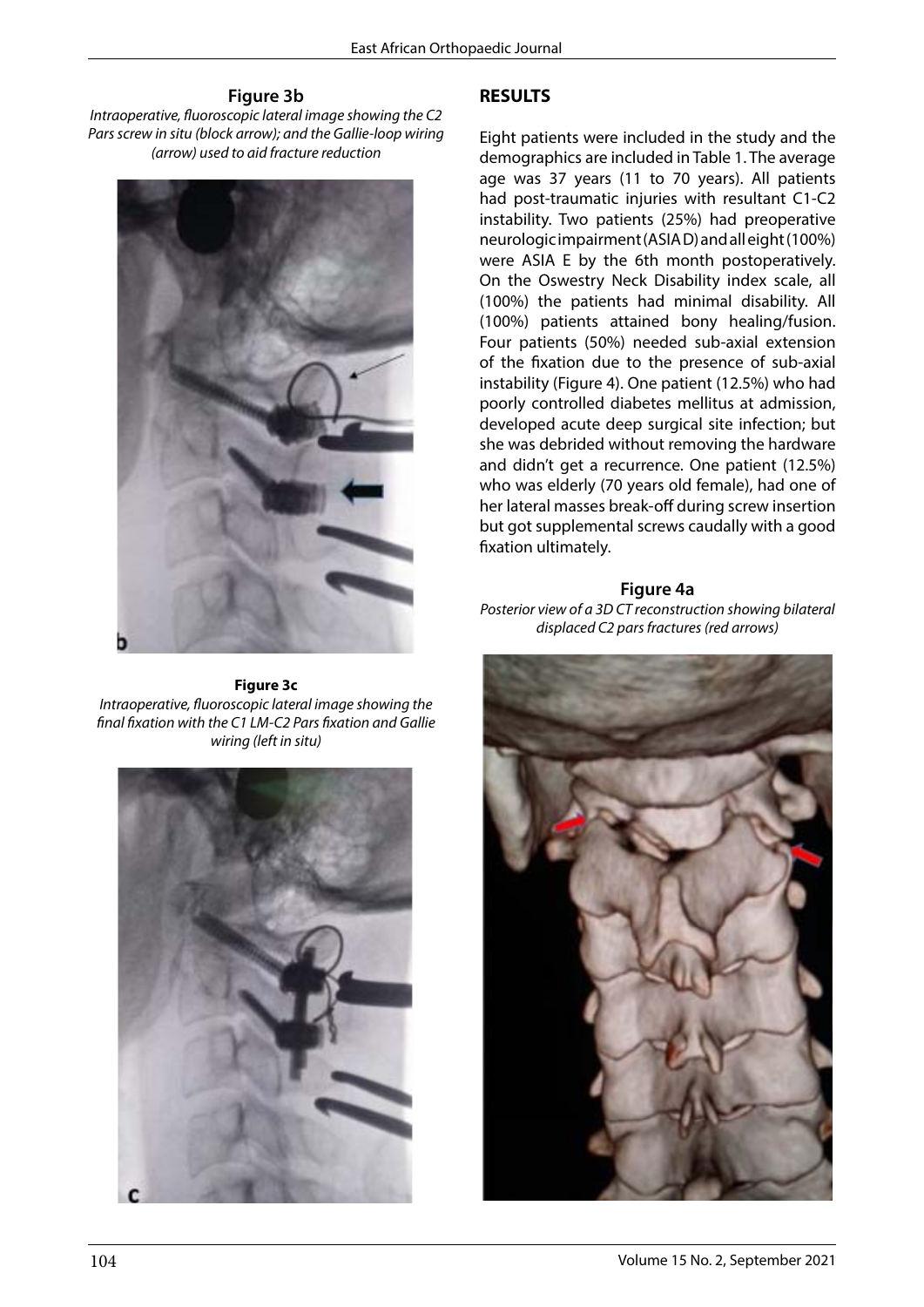**Figure 4b** *Lateral view of the 3D CT showing the right C2 pars fracture with subluxed right C2-C3 lateral mass joint (blue arrows)*



#### **Figure 4c** *Intraoperative, fluoroscopic lateral view image showing C1 LM-C2 Pars fixation with extension to the C3 lateral masses due to the unstable C2 C3 joint*



#### **DISCUSSION**

Posterior cervical spine fixation has undergone tremendous advancement in the last three decades; and the use of screw-rod constructs for atlantoaxial fixation, has emerged as a popular alternative to posterior wiring and graft techniques (1,3). Several screw-rod options exist and the technique is selected based on the patient's vascular-osseous anatomy, the specific pathology and the experience/comfort level of the surgeon (1). Currently, there are several affordable screwrod constructs in developing countries.

Magerl and Seemann (10) introduced C1-C2 trans-articular(C1-C2TA) screw fixation in 1986;and it provided better stability(with regard to lateral bending and axial rotation) and higher fusion rates (92.9%). Tied to this are several disadvantages, the first being the need to have complete reduction of C1 over C2 to place the C1-C2TA screw and also may be unsuitable for patients with a fixed thoracic kyphosis or obesity(precludes the steep angle of approach required for screw insertion (11). In addition, it's ineligible in 23.5% of patients because of a 'high-riding' vertebral artery (12).

In 1994, Goel and Laheri (5) first described the C1LM-PS technique but it did not win much recognition. Its use gained popularity in 2001 when Harms and Melcher (6) published a study of 37 patients who had C1-C2 fusion using the C1LM-PS construct but with poly-axial screws and rods unlike Goel and Laheri (5) who used a plate and screws. Further, Harms and Melcher (6) recommended preserving the C2 nerve root by dissecting around it and retracting it caudally with control of bleeding using bipolar coagulation and tamponade; this was unlike Goel and Laheri (5) who described complete rhizotomy of the C2 nerve root. C1LM-PS construct does not require reduction of C1 over C2 prior to screw placement and it's technically less demanding than the C1-C2TA technique (1). Only 9% of patients are anatomically unsuitable for this surgical method due to the Vertebral Artery (VA) course and/or C2 pedicle hypoplasia (1). Reported fusion rates for the C1-C2PS construct range from 88.2% to 100% (13). Goel and Laheri (5) and Harms and Melcher (6) achieved 100% C1-C2 fusion. In all our cases, we dissected around the C2 nerve for C1LM screw insertion as Harms and Melcher (6) recommended with some patients developing transient occipital neuropathy(numbness or occipital pain).

Further along, in 2002 Resnick and Benzel (14) published a case report of C1-C2 fixation using the Goel and Harms technique but with only 20mm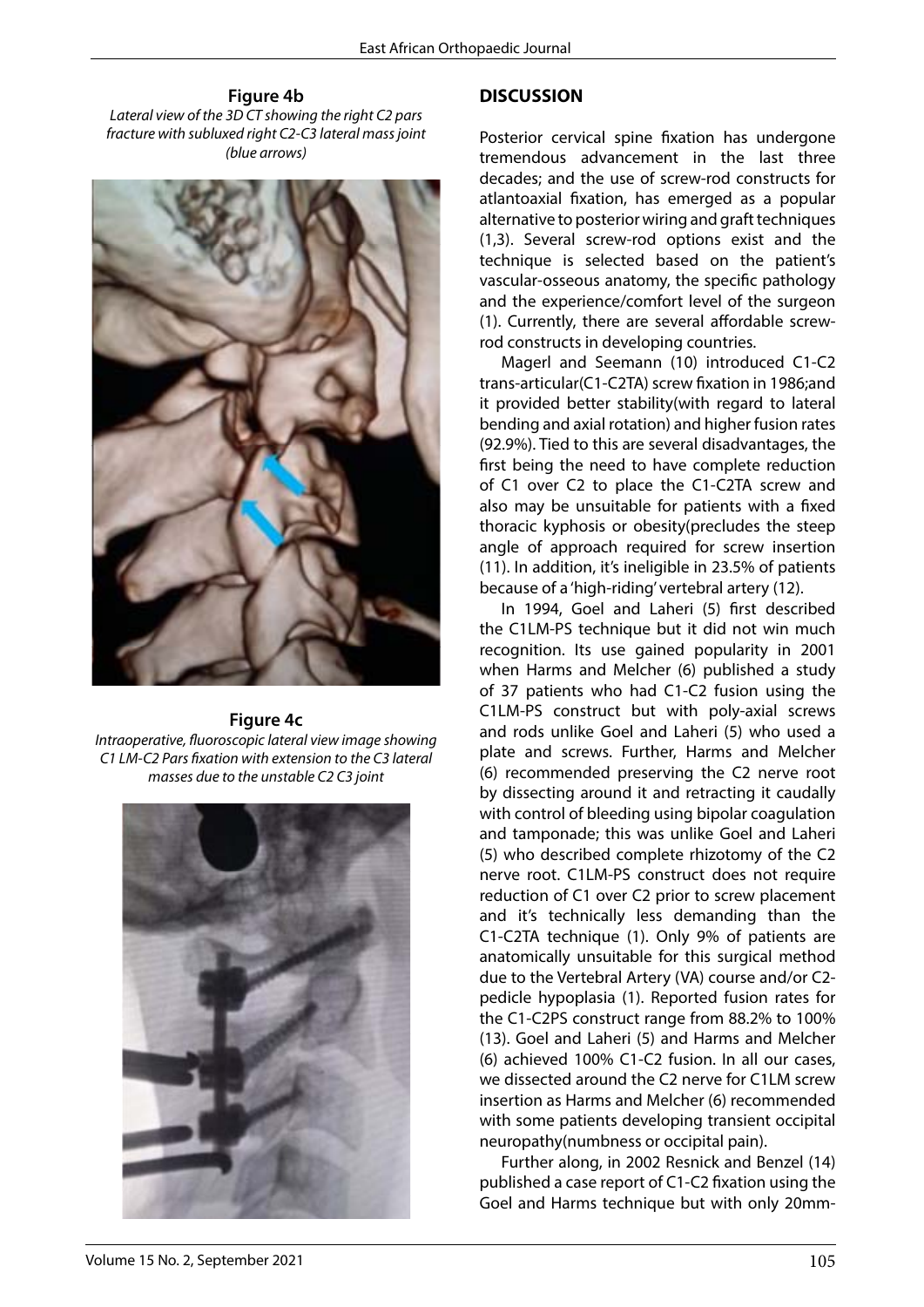long screws (didn't reach the anterior cortex) and combined it with a sublaminar cable using a modified Gallie technique. Their patient was extremely obese and thus, they recommended their technique as an alternative to the C1-C2TA construct when there is an anomalous VA course and unfavorable patient physical condition. We also used a modified Gallie wiring in 5(62.5%) of our patients to aid in reducing the fracture(s) prior to screw insertion and the wires were left *in situ.* 

The C1LM-C2Pars and C1-C2TL constructs have been resorted to as alternatives to C1-C2TA and C1LM-C2PS constructs due to their suitability in patients with unfavorable anatomical features for instrumentation into the C2 pedicle or across the C1-C2 joint e.g. hypoplastic C2 pedicle, high riding vertebral artery or bone loss from pathologic lesions(1). Elliot *et al* (15) found a slightly higher incidence of vertebral artery injury in C1LM-C2PS constructs than in C1LM-C2 Pars constructs in their meta-analysis. On the contrary, they found higher fusion rates with C1LM-C2 PS constructs (97.8%) than with C1LM-C2 Pars constructs (93.5%). In our case series study, none of the patients had a vertebral artery injury and all our patients progressed to bony fusion (100%).

As regards stability, Du *et al* (1) in their metaanalysis, found that the C1-C2 TA and C1LM-C2 Pars constructs provided better lateral bending stabilization than the C1LM-C2 PS and C1LM-C2 TL constructs. In addition, the C1LM-C2 Pars construct provided more flexion/extension stabilization than other constructs but the least axial rotation. The better stability in screw constructs especially the C1LM-C2 Pars may explain the better fusion rates of screw constructs like in our study.

Beyond the biomechanics, we did assess the clinical outcomes. None of the patients deteriorated clinically as all (100%) attained ASIA E as of last follow-up. The two patients (25%) who had a preoperative ASIA D start point, ended up as ASIA E after the C1LM-C2 Pars fusion. On the Oswestry Neck Disability index all but 1 patient had no disability (87.5%) postoperatively.

Complications were few; 1 (12.5%) had a lateral mass blow-out during insertion and needed caudal extension of the construct and she was an elderly (70-year old female) patient who went on to successful fusion. In addition, one (12.5%) patient who had poorly controlled diabetes mellitus at admission, developed deep surgical site infection but was debrided once and progressed to bony fusion with no infection recurrence.

## **CONCLUSION**

This study demonstrates that good outcomes are not quixotic in resource limited set-ups like in most African hospitals. Key in managing this technically challenging and high-risk cervical spine fractures is: attainment of the necessary skills, meticulous preoperative planning, thorough knowledge of the anatomy of the upper cervical spine and familiarity with modern instrumentation and constructs (3). As regards the implants and instrumentation, there are numerous good quality and affordable polyaxial screws and rods available in most developing countries. In our cases, we used implants from two companies (Medtronics-Kanghui, Europe and Suzhou Kangli, China).

*Conflict of interest:* None of the authors had any conflict of interest to declare.

### **REFERENCES**

- 1. Du, J.Y., Aichmar, A., Kueper, J., Wright, T. and Lebl, D.R. Biomechanical analysis of screw constructs for atlantoaxial fixation in cadavers: a systematic review and meta-analysis. *J Neurosurg Spine*. 2015; **22**:151-161.
- 2. Joaquim, A.F., Ghizoni, E., Tedeschi, H., Lawrence, B., Brodke, D.S., Vaccaro, A.R. and Patel, A.P. Upper cervical injuries-a rational approach to guide surgical management. *J Spinal Cord Med*. 2014; **37**(2):139-151.
- 3. Bransford, R.J., Lee, M.J. and Reis, A: Posterior fixation of the upper cervical spine: contemporary techniques. *J Am Acad Orthop Surg*. 2011; **19**:63-71.
- 4. Jeanneret, B. and Magerl, F. Primary posterior fusion C1/2 in odontoid fractures: indications, technique, and results of transarticular screw fixation. *J Spinal Disord.*  1992; **5**:464-475.
- 5. Goel, A. and Laheri, V. Plate and screw fixation for atlantoaxial subluxation. *Acta Neurochir* (Wien). 1994; **129**:47-53.
- 6. Harms, J. and Melcher, R.P. Posterior C1-C2 fusion with polyaxial screw and rod fixation. *Spine* (Phila Pa 1976). 2001; **26**:2467-71.
- 7. Mummaneni, P.V. and Haidi, R.W. Atlantoaxial fixation: overview of all techniques. *Neurol India*. 2005; **53**:408-415.